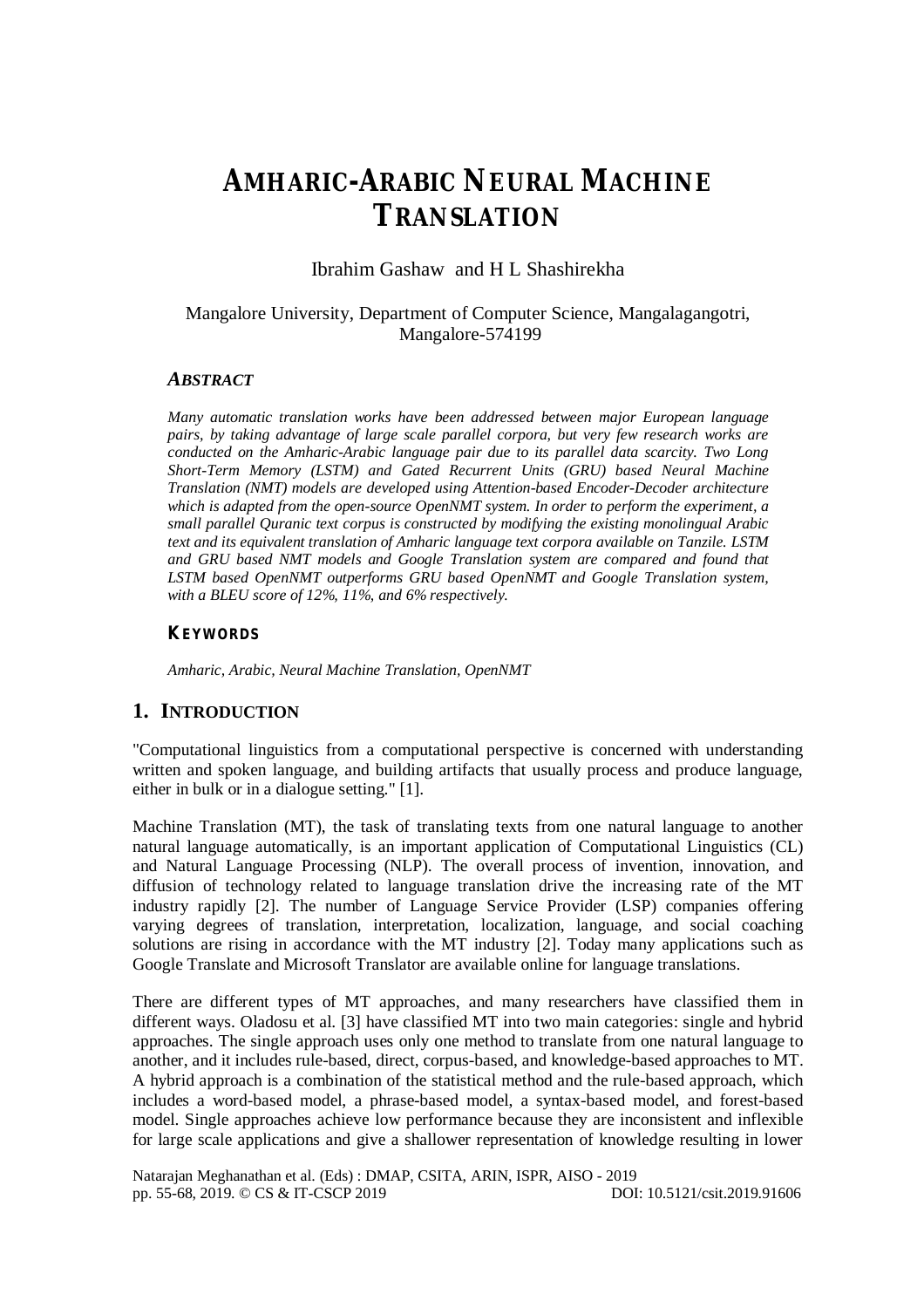56 Computer Science & Information Technology (CS & IT) quality and fluency of the output. The hybrid approach combines the strength of two or more approaches to improve the overall quality of MT [3].

Deep learning NMT approach is a recent approach of MT that produces high-quality translation results based on a massive amount of aligned parallel text corpora in both the source and target languages. Deep learning is part of a broader family of ML methods based on artificial neural networks [4]. It allows computational models that are composed of multiple processing layers to learn representations of data with various levels of abstraction. These methods have improved the state-of-the-art research in language translation [5]. NMT is one of the deep learning end-to-end learning approaches to MT that uses a large artificial neural network to predict the likelihood of a sequence of words, typically modeling entire sentences in a single integrated model. The advantage of this approach is that a single system can be trained directly on the source and target text no longer requiring the pipeline of specialized systems used in statistical MT. Many companies, such as Google, Facebook, and Microsoft, are already using NMT technology [6]. NMT has recently shown promising results on multiple language pairs. Nowadays, it is widely used to solve translation problems for many language pairs. However, much of the research on this area has focused on European languages despite these languages being very rich in resources.

MT is a very ambitious research task in NLP, and the demand for it is growing. Several MT systems have been developed all over the world, particularly from English to other natural languages, such as Arabic, Germany, Chinese, French, Hindi, Japanese, Spanish, and Urdu [7]. Though a limited amount of work has been done in different Ethiopian languages in the field of NLP, the MT system for Amharic-Arabic language pair is still in its infancy due to lack of parallel corpora. Therefore, it is essential to construct Amharic-Arabic parallel text corpora, which is very much required to develop the Amharic to Arabic NMT system.

Amharic language is the national language of Ethiopia spoken by 26.9% of Ethiopia's population as mother tongue and spoken by many people in Israel, Egypt, and Sweden. Arabic is a Semitic language spoken by 250 million people in 21 countries as the first language and serving as a second language in some Islamic countries. Ethiopia is one of the nations, which have more than 33.3% of the population who follow Islam, and they use the Arabic language to teach religion and for communication purposes. Both of these languages belong to the Semitic family of languages, where the words are formed by modifying the root itself internally and not merely by the concatenation of affixes to word roots [8].

NMT has many challenges, such as; domain mismatch, size of training data, rare words, long sentences, word alignment, and beam search [9] depending on the language pairs. Some of these challenges are addressed in this paper.

## **2. RELATED WORK**

Different attempts have been made in the past to construct parallel text corpus from Amharic and Arabic languages pair with the English language. Some of these works are as follows;

G.A Mekonnen, A. Nurnberger, and Bat [10], describe the acquisition, preprocessing, segmentation, and alignment of Amharic-English parallel corpus that consists of 1,45,820 Amharic-English parallel sentences (segments) from various sources. This corpus is larger in size than previously compiled Amharic-English Bilingual Corpus (AEBC), which is hosted by European Language Resource Association with the size of 13,379 aligned segments (sentences) and the Low Resource Languages for Emergent Incidents (LORELEI) developed by Strassel and Tracey [11], that contains 60,884 segments.

Sakre et al., [12], presents a technique that aimed to construct an Arabic-English corpus automatically through web mining. The system crawled the host using GNU Wget in order to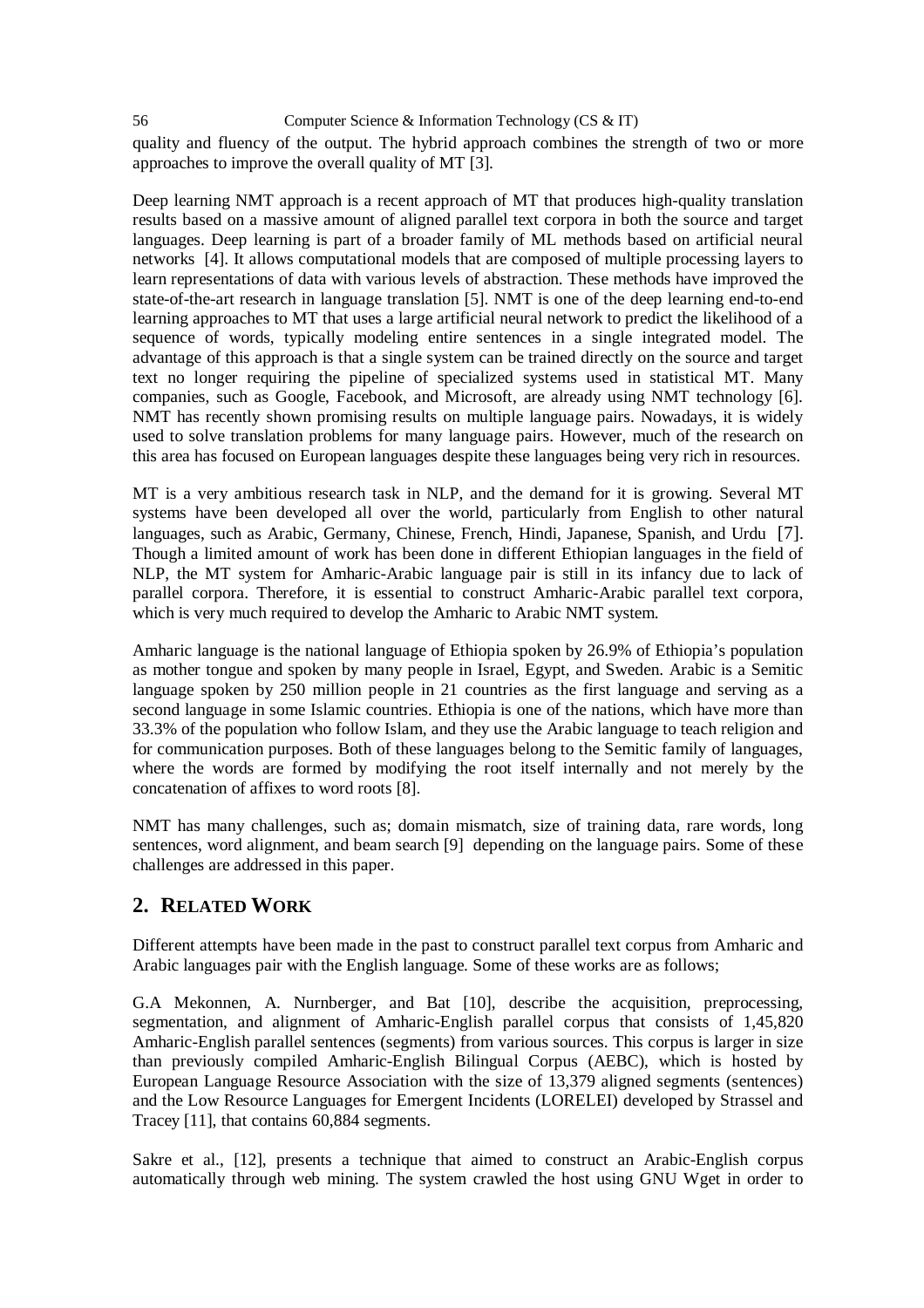obtain English and Arabic web pages and then created candidate parallel pairs of documents by filtering them according to their similarity in the path, file name, creation date, and length. Finally, the technique measured the parallelism similarity between the candidate pairs according to the number of transnational tokens found between an English paragraph and its three Arabic neighbor paragraphs. However, in this work, they did not test or compare different models of statistical translation using the constructed parallel corpus.

Ahmad et al. [13] reported the construction of one million words English-Arabic Political Parallel Corpus (EAPPC) that consists of 351 English and Arabic original documents and their translations. The texts were meta-annotated, segmented, tokenized, English-Arabic aligned, stemmed, and POS-tagged. Arabic and English data were extracted from the official website of 'His Majesty King Abdullah II' and from 'His book' and then reprocessed from metadata annotation to alignment. They built a parallel concordancer, which consisted of two parts: the application through which the end-user interacts with the corpus and the database which stores the parallel corpus. Experiments carried out examined the translation strategies used in rendering a culture-specific term, and results demonstrated the ease with which knowledge about translation strategies can be gained from this parallel corpus.

Inoue et al. [14], describe the creation of Arabic-Japanese portion of a parallel corpus of translated news articles, which is collected at Tokyo University of Foreign Studies (TUFS). Part of the corpus is manually aligned at the sentence level for development and testing. The first results of Arabic-Japanese phrase-based MT trained on this corpus reported a BLEU score of 11.48.

Alotaibi [15], described an ongoing project at the College of Languages and Translation, King Saudi University, to compile a 10-million-word Arabic-English parallel corpus to be used as a resource for translation training and language teaching. The corpus has been manually verified at different stages, including translations, text segmentation, alignment, and file preparation, to enhance its quality. The corpus is available in XML format and through a user-friendly web interface, which includes a concordance that supports bilingual search queries and several filtering options.

All the above-related works use different lexical resources like machine-readable bilingual dictionaries or parallel corpora, for probability assessment or translation. However, when there is a lack of such a lexical resource, an alternative approach should be available [16]. Nowadays, NMT Models are widely used to solve various translation problems. Learning Phrase Representations using Recurrent Neural Network (RNN) Encoder-Decoder for statistical MT [17] benefits more natural language-related applications as it can capture the linguistic regularities in multiple word level as well as phrase level. But it is limited to target phrases, instead of using a phrase table.

Dzmitry et al. [18], extended NMT Encoder-Decoder that encodes a source sentence into a fixedlength vector, which is used by a decoder to generate a translation. It automatically search for relevant parts of a source sentence to predict a target word without having to form these parts like a hard segment explicitly. Their method yielded good results on longer sentences, and the alignment mechanisms are jointly trained towards a better log-probability of producing correct translations that need high computational cost.

A. Almahairi et al. [19], proposed NMT for the task of Arabic translation in both directions (Arabic-English and English-Arabic) and compared a Vanilla Attention-based NMT system against a Vanilla Phrase-based system. Preprocessing Arabic texts can increase the performance of the system, especially normalization, but the model consumes much time for training.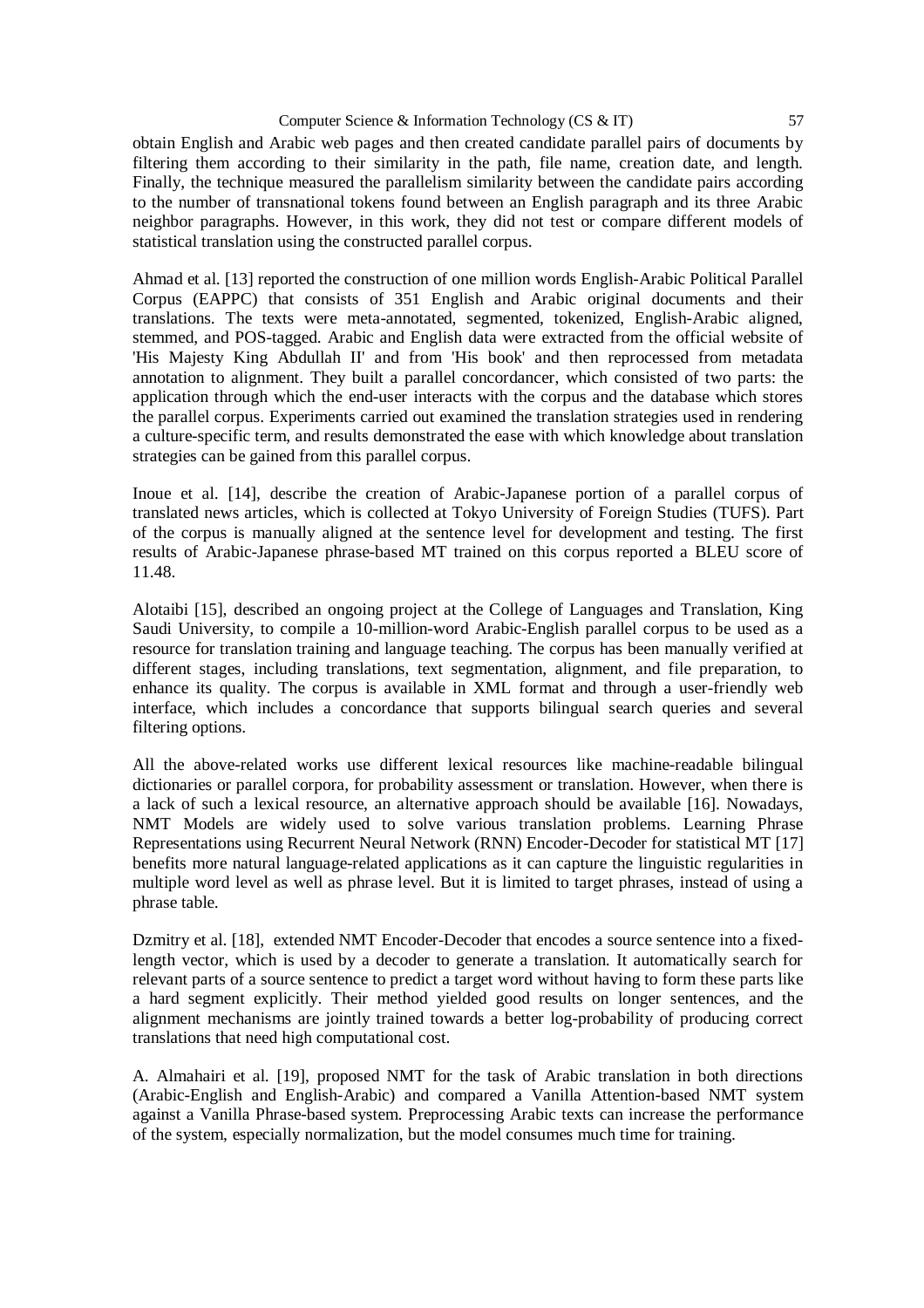## **3. TRANSLATION CHALLENGES OF AMHARIC AND ARABIC LANGUAGES**

Amharic and Arabic Languages are characterized by complex, productive morphology, with a basic word-formation mechanism, root-and-pattern. The root is a sequence of consonants, and the pattern is a sequence of Vowels (V) and Consonants (C) with open slots in it. It combines with the pattern through a process called interdigitating (intercalation): each letter of the root (radical) fills a slot in the pattern. For example, the Amharic root s.b.r (sabr) denoting a notion of breaking, combines with the pattern CVCC (the slots and vowels are denoted by C and V respectively) [20].

In addition to the unique root-and-pattern morphology, they are characterized by a productive system of more standard affixation processes. These include prefixes, suffixes, infixes, and circumfixes, which are involved in both inflectional and derivational processes. Consider the Arabic word "یكتوبنھ وسوف) "wasawf yaktwubunahu) and its English translation "and they will write it". A possible analysis of these complex words defines the stem as "aktub" (write), with an inflectional circumfix, "y-uwna", denoting third person masculine plural, an inflectional suffix, "ha" (it), and two prefixes, "sa" (will) and "wa" (and).

Morphological analysis of words in a text is the first stage of most natural language applications. Morphological processes define the shape of words. They are usually classified into two types of processes [21];

- 1. A derivational process that deals with word-formation; such methods can create new words from existing ones, potentially changing the category of the original word. For example, from the Arabic root "كتب" (wrote), the following words are derived; "الكآتيب" (the writer), "المكتبة)" (the book), "المكتبة)" (the library), "مكتبه") (library). The same is true in Amharic also. For example, from Amharic root "ፃፈ" (he wrote), the following words are derived; "ፀሀፊ" (writer), "መፅሀፍ" (the book), "ቤተመፅሃፍ" (the library).
- 2. Inflectional processes are usually highly productive, applying to most members of a particular word class. For example, Amharic nouns inflect for number, so most nouns occur in two forms, singular (which is considered in the citation form) and plural, regularly obtained by adding the suffix "ዎች" to the base form. This process makes the translation ambiguous. The considerable number of potential types of words and the difficulty of handling out-of-lexicon items (in particular, proper names) combined with prefix or suffix makes the computation very challenging. For example in the word "aysäbramm" the prefix "ay" and the suffix "amm" (he doesn't break) are out-of-lexicon items.

The main lexical challenge in building NLP systems for Amharic and Arabic languages is the lack of machine-readable lexicons, which are vital resources. The absence of capitalization in Arabic and Amharic languages makes it hard to identify proper nouns, titles, acronyms, and abbreviations. Sentences in the Arabic language are usually long, and punctuation has no or little effect on the interpretation of the text.

Standard preprocessing techniques such as capitalization, annotation, and normalization cannot be performed on Amharic and Arabic languages due to issues of orthography. A single token in these languages can be a sequence of more than one lexical item, and hence be associated with a sequence of tags. For example, the Amharic word "አስፈረደችብኝ" ("asferedachibegn"), where translated to English will be "a case she initiated against me was decided in her favor". The word is built from the causative prefix "as" (causes), a perfect stem "ferede" (judged), a subject maker clitics "achi" (she), a benefactive marker "b" (against) and the object pronoun "egn" (I).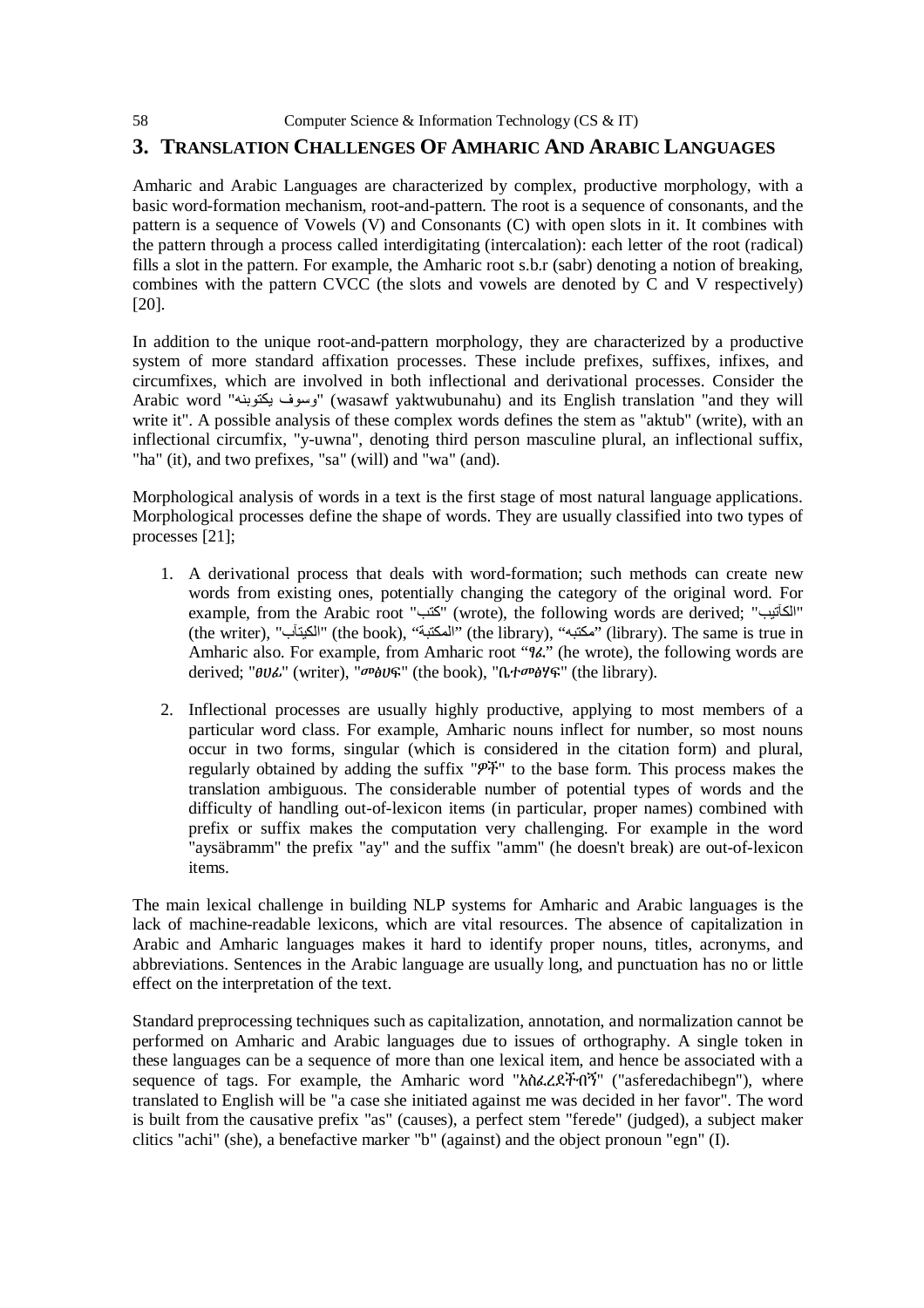Contextual analysis is essential in both languages to understand the exact meaning of some words. For example, in Amharic, the word "ገና" can have the meaning of "Christmas holiday" or "waiting for something until it happens." Diacritics (vowels) are most of the time, omitted from the Arabic text, which makes it hard to infer the word meaning and complex morphological rules should be used to tokenize and parse the text.

The corpus of the Arabic language has a bias towards religious terminology as a relatively high frequency of religious terms and phrases are found. Characters are sometimes stretched for justified text, which hinders the exact match for the same word. Synonyms are very common in Arabic. For example, "year" has three synonyms سنھ ,حول ,عام, and all are widely used in everyday communication.

Discretization is defined as a symbol over and underscored letters, which are used to indicate the proper pronunciations as well as for disambiguation purposes. Its absence in Arabic texts poses a real challenge for Arabic NLP, as well as for translation, leading to high ambiguity. Though the use of discretization is significant for readability and understanding, they don't appear in most printed media in Arabic regions nor on Arabic Internet web sites. They are visible in the Quran, which is fully discretized to prevent misinterpretation [8].

# **4. CONSTRUCTION OF AMHARIC-ARABIC PARALLEL TEXT CORPUS**

Construction of a parallel corpus is very challenging and needs a high cost of human expertise. MT can produce high-quality translation results based on a massive amount of aligned parallel text corpora in both the source and target languages [7]. MT systems need resources that can provide an interpretation/suggestion of the source text and a translation hypothesis. Parallel corpus consists of parallel text that can promptly locate all the occurrences of one language expression to another language expression and is one of the significant resources that could be utilized for MT tasks. [22].

As Amharic-Arabic parallel text corpora are not available for MT tasks, we have constructed a small parallel text corpus by modifying the existing monolingual Arabic and its equivalent translation of Amharic language text corpora available on Tanzile [23]. Quran text corpus consists of 114 chapters, 6236 verses, and 157935 words. The organization of the Quran text is categorized into verses (sequence of sentences and phrases). A sample verse in Arabic and its equivalent translation in Amharic and English is shown in Table 1. A total number of 13,501 Amharic-Arabic parallel sentences corpora have been constructed to train the Amharic to Arabic NMT system by splitting the verses manually into separate sentences of Amharic language as a source sentence and Arabic language as a target sentence as shown in Table 2. The total size of the corpus is 3.2MB, and it is split into training (80%) and test (20%).

The chapters in the Quran start with "وَيَرْسُمِ اللَّـَـهِ الرَّحْمَـٰنِ الرَّحِيمِ) " (in the name of Allah the most gracious and the most merciful) in the Arabic text corpus. As it is merged with the first verses of each chapter, we split it into a separate line. In the case of Amharic corpus, the equivalent translation of this sentence is placed only in the first chapter. Therefore, it is added before the first line of the equivalent translated Amharic verses.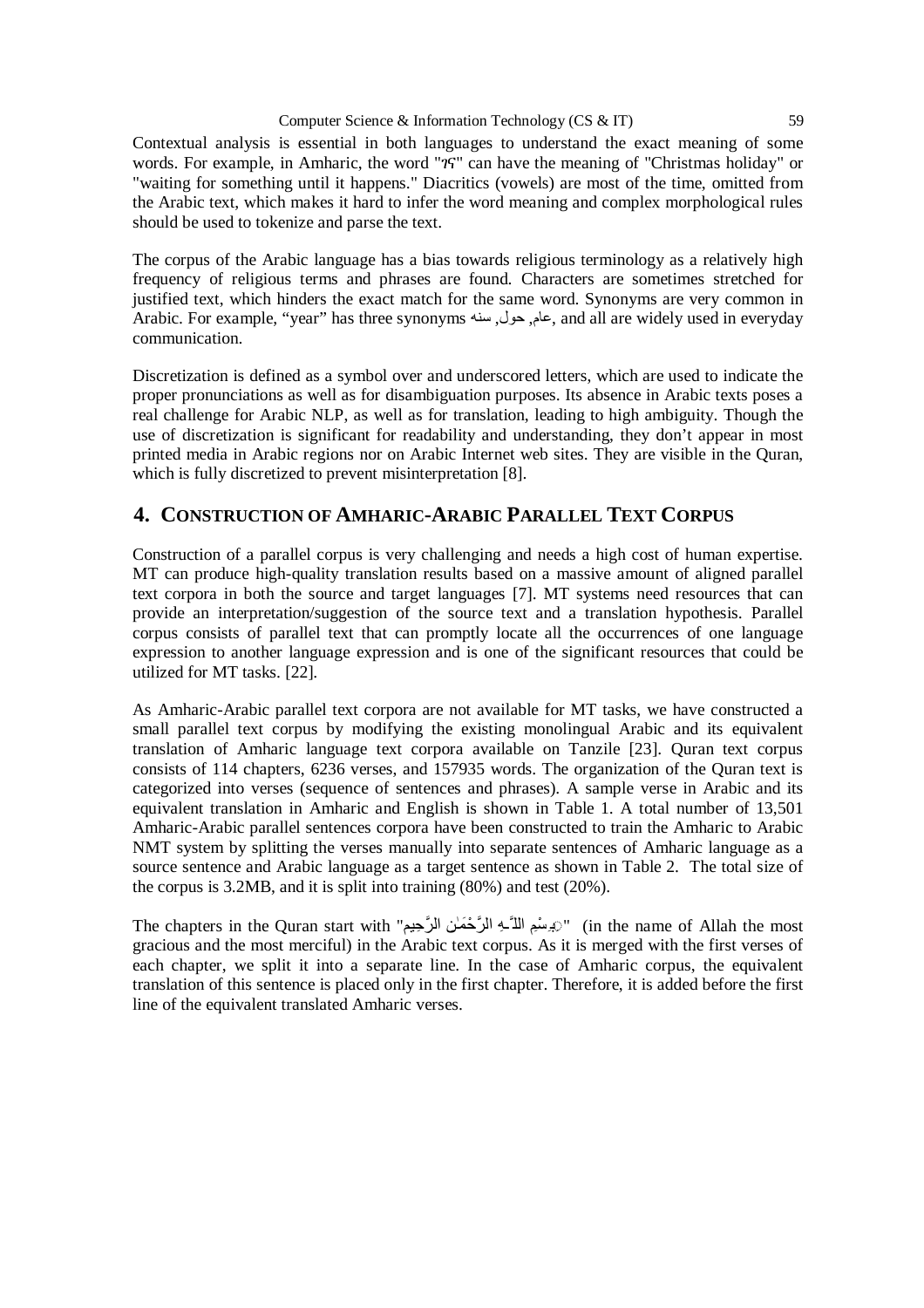60 Computer Science & Information Technology (CS & IT)

Table 1. Sample Verse of Quran in Arabic and its equivalent translation in Amharic and English

| Chapte<br>r No:<br>Verse<br>No | Original<br>Arabic<br>Verses                                                                                                                                                                                                                                                                                                                                                                                                                                                                                                                                                                                                                                                                                                                                                                                                                                                                                                                                                                                                                                                                                                                                                                                                                | Equivalent translation of Amharic<br>Verses                                                                                                                                                                                                                                                                                                                                                                                                                                                                                                                                                                                                                                                                                                                                                                                                                                                                                                                                                                                  | Equivalent<br>of<br>translation<br><b>English Verses</b>                                                                                                                                                                                                                                                                                                                                                                                                                                                                                                                                                                                                                                                                                                                                                                                                                                                                                                                                                                                                                                                                                                                                                                                                                                                                                                                                                      |
|--------------------------------|---------------------------------------------------------------------------------------------------------------------------------------------------------------------------------------------------------------------------------------------------------------------------------------------------------------------------------------------------------------------------------------------------------------------------------------------------------------------------------------------------------------------------------------------------------------------------------------------------------------------------------------------------------------------------------------------------------------------------------------------------------------------------------------------------------------------------------------------------------------------------------------------------------------------------------------------------------------------------------------------------------------------------------------------------------------------------------------------------------------------------------------------------------------------------------------------------------------------------------------------|------------------------------------------------------------------------------------------------------------------------------------------------------------------------------------------------------------------------------------------------------------------------------------------------------------------------------------------------------------------------------------------------------------------------------------------------------------------------------------------------------------------------------------------------------------------------------------------------------------------------------------------------------------------------------------------------------------------------------------------------------------------------------------------------------------------------------------------------------------------------------------------------------------------------------------------------------------------------------------------------------------------------------|---------------------------------------------------------------------------------------------------------------------------------------------------------------------------------------------------------------------------------------------------------------------------------------------------------------------------------------------------------------------------------------------------------------------------------------------------------------------------------------------------------------------------------------------------------------------------------------------------------------------------------------------------------------------------------------------------------------------------------------------------------------------------------------------------------------------------------------------------------------------------------------------------------------------------------------------------------------------------------------------------------------------------------------------------------------------------------------------------------------------------------------------------------------------------------------------------------------------------------------------------------------------------------------------------------------------------------------------------------------------------------------------------------------|
| 2:282                          | أَيُّهَا الَّذِينَ آمَنُوا ِنَا تَدَايَنتُم<br>وْلْ يَكْلُبِ بَيْنَكُمْ كَاتِبٌ بِهِ الْحَمْلِ<br>لا يَأْ بَ كَاتِبٌ أَن يَكَثُبَ كَمَا<br>طَّمَهُ اللَّـهُ فَلْيَكَنُبُ وَلاَيُمْلِل<br>ي عَلَيْهِ الْكَقُّ وَلَٰ يَتَنَّقَ اللَّـٰهَ<br>رَبَّهُ وَلابْيَتَسْ مِنْهُ شَيْنًا فَإِن<br>كَانَ الْأَنِي عَلَيْهِ الْأَحَقِّ سَفِيهًا<br>وْ ضَعِيفًا أَوْ لَا يَسْتَطِيعُ أَنِ<br>hወንዶቻችሁም يُلِمُلَّ هُوَ فَلْ يُمْلِلْ وَلِيُّهُ بِ الْمَطْل<br>وَاسْتَنْتَمْهُوا شَهِيدَيْنِ مِن<br>رِّجَالِكُمْ فَإِن لاَّمْ يَكُونَا رَجُلَيْن<br>مِمَّن<br>وَامْرَأْتَان<br>فَرَجُلٌ<br>تَرْضَوْنَ مِنَ الشَّهَدَاءِ أَن<br>نَضِلَّ إِحْدَاهُمَا فَذُنَكِّرَ إِحْدَاهُمَا<br>الأُخْرَىٰ وَلَا يَأْبَ الشَّهَدَاءُ إِذَا<br>مَا دُعُوا وَلا تَسْأَمُوا أَن<br>تَكَذَّبُوهُ صَغِيرًا أَوْ كَبِرِيرًا إِلَيْيَ<br>َجَلِهِ ذَلِكُمْ أَقْسَطُ عِندَ اللَّــهِ<br>وَأَقَوْمُ لِلشَّهَادَةِ وَأَنْنَىٰ أَلَا<br>تَرْتَابُوا إِلَّا أَن تَكُونَ تَجَارَةً<br>حَاضِرَةً تُنْفِرُونَهَا بَيْنَكُمْ فَلَيْسَ<br>عَلَيْكُمْ جُنَاحٌ أَلَا تَكَذَّبُوهَا<br>وَأَسْهَٰوا إِذَا تَبَايَعْتُمْ وَلَا<br>يُضَارَ كَاتِبٌ وَلَا شَهِدٌ وَإِن<br>نْفْخَذُوا فَإِنَّهُ سُوقٌ بِرَكْمْ وَانْقُوا<br>اللَّـهَ وَيُعَلِّمُكُمُ اللَّـهُ وَاللَّـهُ بِـكُلِّ<br>أَتْشَىٰءٍ عَلِيم | እናንተ ያመናቸሁ ሆይ! እስከ ተወሰነ ጊዜ ድረስ<br>ባሪዳ በተዋዋላቸሁ ጊዜ ጻፉት፡፡  ጸሐፊም بِإِدَيْنِ إِلَىٰ أَجَلِ مُّسَمَّى فَاكْتُبُوهُ<br>በመካከላቸሁ በትክክል ይጻፍ፡፡ ጸሐፊም አላህ<br>እንደ አሳወቀው መጻፍን እንቢ አይበል፡፡<br>ይጻፍም፡፡ ያም በርሱ ላይ ዕዳው ያለበት ሰው<br>.በቃሉ ያስጽፍ፡፡ አላህንም ጌታውን ይፍራ፡፡<br>ኸእርሱም (ካለበት <i>ዕዳ</i> ) ምንንም አያጉድል፡፡<br>ያም በርሱ ላይ ዕዳው ያለበት ቂል፣ ወይም<br>ደካማ፣ ወይም በቃሉ ማስጻፍን የማይችል<br>ቢኾን<br>ያስጽፍለት፡፡<br>ዋቢው<br>በትክክል<br>ምስክሮች<br>ሁለትን<br>ሁለትም<br>ወንዶች<br>አስመስክሩ፡፡<br>ባይኾኑ<br>ከምስክሮች ሲኾኑ ከምትወዱዋቸው የኾኑን<br>አንድ ወንድና አንደኛዋ ስትረሳ አንደኛይቱ<br>ሌላዋን ታስታውሳት ዘንድ ሁለት ሴቶች<br>(ይመስክሩ)፡፡ ምስክሮችም በተጠሩ ጊዜ እንቢ<br>አይበሉ፡፡ (ዕዳው) ትንሽ ወይም ትልቅ ቢኾንም<br>እስከ ጊዜው ድረስ የምትጽፉት ከመኾን<br>አትሰልቹ፡፡ እንዲህ ማድረ <i>ጋ</i> ቸሁ አላህ ዘንድ<br>በጣም<br>ትክክል<br>ለምስክርነትም<br>አረጋጋጭ<br><sup>ነ</sup> ላለ <i>መ</i> ጠራጠራቸሁም በጣም ቅርብ ነው፡፡ <i>ግ</i> ን<br>በመካከላቸሁ እጅ በጅ የምትቀባበሏት <i>ንግ</i> ድ<br>ብትኾን ባትጽፉዋት በናንተ ላይ ኃጢኣት<br>የለባችሁም፡፡ በተሻሻጣችሁም ጊዜ አስመስክሩ፡፡<br>ጸሐፊም ምስክርም (ባለ ጉዳዩ <i>ጋ</i> ር) አይ <i>ጎዳዱ</i> ፡፡<br>(ይህንን) ብትሥሩም እርሱ በእናንተ (የሚጠ2)<br>አመጽ<br>ነው።<br>አላህንም ፍሩ፡፡<br>አላህም<br>ያሳውቃችኋል፡፡ አላህም ነገሩን ሁሉ ዐዋቂ<br>ነው። | "O believers, when you negotiate a<br>debt for a fixed term, draw up an<br>agreement in writing, though better<br>it would be to have a scribe write it<br>faithfully down; and no scribe<br>should refuse to write as God has<br>taught him, and write what the<br>borrower dictates, and have a fear<br>of God, his Lord, and not leave out<br>a thing. If the borrower is deficient<br>of mind or infirm, or unable to<br>explain, let the guardian explain<br>judiciously; and have two of your<br>men to act as witnesses; but if two<br>men are not available, then a man<br>and two women you approve, so<br>that in case one of them is<br>confused the other may prompt<br>her. When the witnesses are<br>summoned, they should not refuse<br>(to come). But do not neglect to<br>draw up a contract, big or small,<br>with the time fixed for paying back<br>the debt. This is more equitable in<br>the eyes of God, and better as<br>evidence and best for avoiding<br>doubt. But if it is a deal about<br>merchandise<br>some<br>requiring<br>transaction face to face, there is no<br>harm if no (contract is drawn up)<br>in writing. Have witnesses to the<br>deal (and make sure) that the<br>scribe or the witness is not harmed.<br>If he is, it would surely be sinful<br>on your part. And have a fear of<br>God, for God gives you the<br>knowledge, and God is aware of<br>everything." |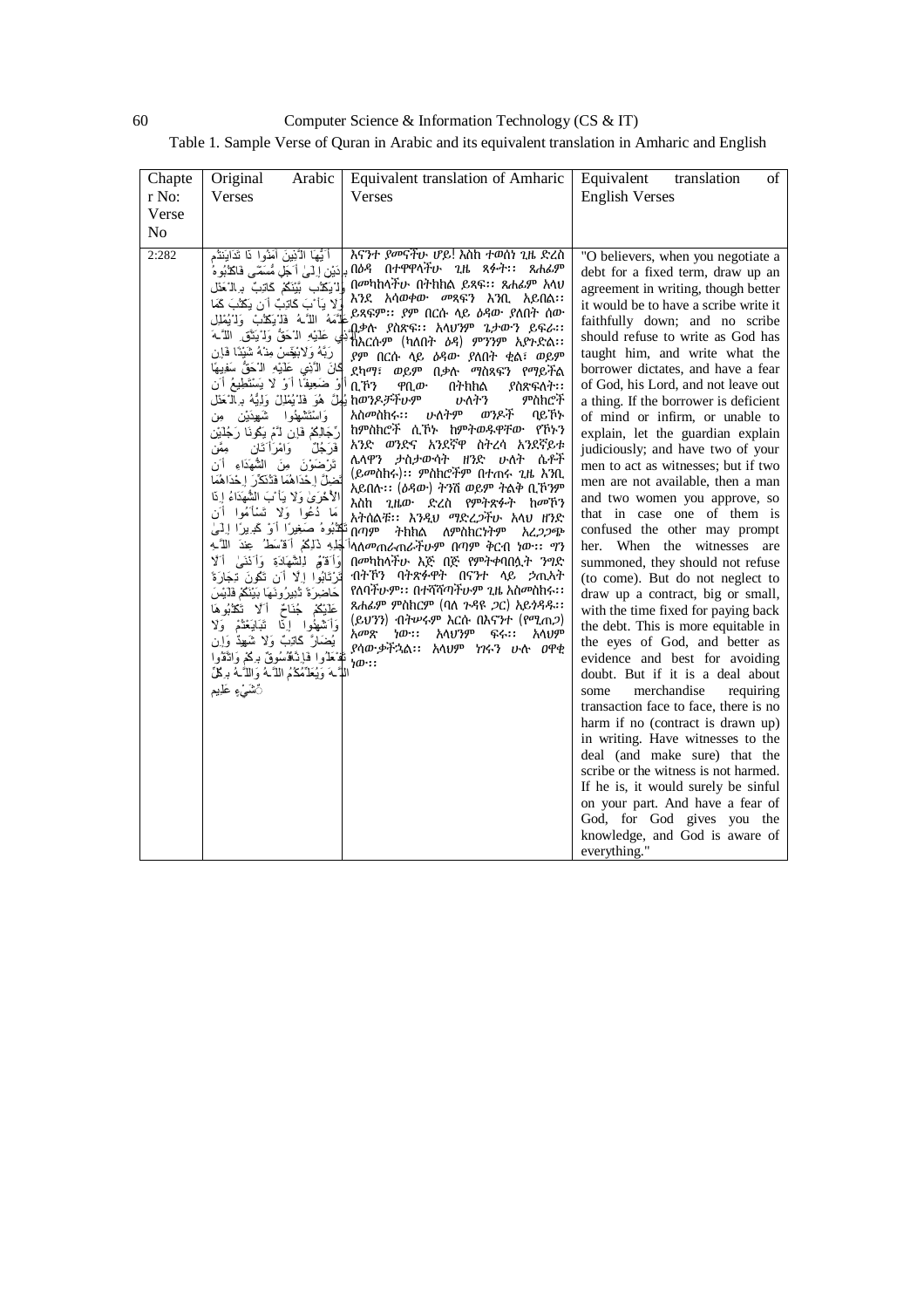|  |                               | Computer Science & Information Technology (CS $&IT$ )        | 61 |
|--|-------------------------------|--------------------------------------------------------------|----|
|  |                               | Table 2. Split Sentences of Quran Chapter 2 Verse number 282 |    |
|  | Arabic Equivalent translation | of Equivalent translation of English                         |    |

| Arabic<br>Original                                           | Equivalent translation<br>οf                            | Equivalent translation of English            |
|--------------------------------------------------------------|---------------------------------------------------------|----------------------------------------------|
| Sentences                                                    | Amharic sentences                                       | sentences                                    |
| ا أَيُّهَا لَأَنِينَ آمَنُوا                                 | እናንተ ያመናችሁ ሆይ                                           | O believers                                  |
| تَذَايَنْتُمْ بِرِدَيْنِ إِلَى أَجَلٍ مُسَمَّى               | እ ስ ከ<br>ተወሰነ<br>$2. \mu$<br>ድረስ በዕዳ                    | when you negotiate a debt for a fixed        |
| أفَاك <b>ذ</b> ُبُو ه                                        |                                                         | term, draw up an agreement in writing        |
| ⊖ا يَكَذَّبْ بَيْنَكُمْ كَاتِبٌ الْ َعَنْل                   | <u>በ ተዋዋላችሁ ጊዜ ጻፉት</u><br>ጸሐፊም በመካከላችሁ በትክክል ይጻፍ        | though better it would be to have a          |
|                                                              |                                                         | scribe write it faithfully down              |
| ' يَأْ بَ كَاتِبٌ أَنْ يَكَثُبَ كَمَا عَلَّمَهُ              | ጸሐፊም አላህ እንደ<br>አሳወቀው                                   | and no scribe should refuse to write as      |
| أالله                                                        | <i>መ</i> ጻፍን እንቢአይበል                                    | God has taught him                           |
| ثا <b>: بَكْتُ</b> ب                                         | ይጻፍም                                                    | and write                                    |
| َنْ يُمْلِلِ الَّذِي عَلَيْهِ الْحَقِّ                       | ያም በርሱ ላይ ዕዳው ያለበት ሰው                                   | what the borrower dictates                   |
|                                                              | በቃሉ ያስጽፍ                                                |                                              |
| <sup>3</sup> اٰ يَذَّق اللَّهَ رَبَّه                        | አላህንም ጌታውን ይፍራ                                          | and have fear of God, his Lord               |
| لا يَبْخَسْ مِنْهُ شَيْئًا                                   | ከእርሱም ካለበት<br>ዕ ዳ<br>ምን ን ም                             | and not leave out a thing                    |
|                                                              | አያጉድል                                                   |                                              |
| ، كَانَ الْأَنِي عَلَيْهِ الْآَحَقُّ سَفِيهًا أَوْ           | ያም በርሱ ላይ ዕዳው ያለበት ቂል                                   | If the borrower is deficient of mind or      |
| ضَعِيفًا أَوْ لَا يَسْتَطِيعُ أَنْ يُمِلَّ هُوَ              | ወይም ደካማ ወይም በቃሉ ማስጻፍን                                   | infirm, or unable to explain, let the        |
| فَلَرْيُمْلَٰٓٓٓلٌ وَلِيَّةُ بِرِ الْ حَدْلُ                 | የማይችል ቢኾን ዋቢው በትክክል                                     | guardian explain judiciously                 |
|                                                              | ያስጽፍለት                                                  |                                              |
| نَ وَاسْتَشْهَدُوا شَهِيدَيْنِ مِنْ رِجَالِكُمْ              | ከወንዶቻችሁም ሁለትን ምስክሮች                                     | and have two of your men to act as           |
|                                                              | አስ መስ ክ ሩ                                               | witnesses                                    |
| َبَإِنْ لَمْ يَكُونَا رَجُلَيْنِ فَرَجُلٌ وَامْرَأَتَانِ     | ሁለትም ወንዶች ባይኾኑ ከምስክሮች                                   | but if two men are not available, then a     |
| مِمَّنْ نَرْضَوْنَ مِنَ الشُّهَدَاءِ أَنْ نَضِلَّ            | ሲኾኑ ከምትወዱዋቸው የኾኑን አንድ                                   | man and two women you approve, so            |
| إِحْدَاهُمَا فَتُذَكَّرَ إِحْدَاهُمَا الْأُخْرَى             | ወንድና አንደኛዋ<br>ስትረሳ                                      | that in case one of them is confused the     |
|                                                              | አንደኛይቱ ሌላዋን<br>ታስ ታውሳ ት                                 | other may prompt her                         |
| لا يَأْ بَ الشَّهَدَاءُ إِذَا مَا دُعُوا                     | <u>ዘንድ ሁለት ሴቶች ይመስ</u> ክሩ<br>ምስክሮችም በተጠሩ<br>2H<br>እ ን ቢ | When the witnesses are summoned they         |
|                                                              | አይበሉ                                                    | should not refuse (to come).                 |
| لا تَسْأَمُوا أَنْ تَكَذَّبُوهُ صَغِيرًا أَوْ                | <u>ልዳው ትንሽ ወይም ትልቅ ቢኾንም</u>                             | But do not neglect to draw up a contract,    |
| كَٰدِيرًا إِلَى أَجَلِه                                      | ጊዜው ድረስ የምትጽፉት<br>እስከ                                   | big or small, with the time fixed for        |
|                                                              | ከመኾን አትሰልቹ                                              | paying back the debt                         |
| أَقْسَطُ عِنْدَ اللَّهِ وَأَقْوَمُ لِلشَّهَادَةِ             | እንዲህ ማድረጋችሁ አላህ ዘንድ                                     | This is more equitable in the eyes of        |
| وَأَنْنَىأَ لَا تَرْتَابُوا                                  | በ ጣም<br>ትክክል<br>ለ ምስ ክ ር ነ ት ም                          | God, and better as evidence and best for     |
|                                                              | አ <i>ረጋጋጭ</i> ላለ <i>መ</i> ጠራጠራቾሁም በጣም                   | avoiding doubt                               |
|                                                              | ቅርብነው                                                   |                                              |
| لَا أَنْ تَكُونَ تِجَارَةً حَاضِرَةً                         | በ መካከላችሁ<br>93<br>እጅ<br>በ ጅ                             | But if it is a deal about<br>some            |
| تُّذِيرُونَهَا بَيْنَكُمْ فَلَيْسَ عَلَيْكُمْ جُنَاحٌ أَلَّا | የምትቀባበሏት ንግድ<br>ብት ኾን                                   | merchandise requiring transaction face       |
| تَكَذَّبُو هَا                                               | ባትጽፉዋት በናንተ ላይ ኃጢአት                                     | to face, there is no harm if no (contract is |
|                                                              | የለባችሁም                                                  | drawn up) in writing.                        |
| نَ}َ تَسْهَدُوا إِذَ نَبَايَغْتُم                            | በ ተሻሻጣች ሁም ጊዜ አስመስ ከሩ                                   | Have witnesses to the deal                   |
| نَّ وَلَا يُضَارَّ كَاتِبٌ وَلَا شَهِيدُ                     | ጻሐፊም ምስክርም ባለ ጉዳዩ<br>2C                                 | (and make sure) that the scribe or the       |
|                                                              | አይነዳዱ                                                   | witness is not harmed                        |
| نْ تَفْكَلُوا فَإِنَّهُ فُسُوقٌ بِرَكُم                      | ይህንን ብትሥራም እርሱ በእናንተ                                    | If he is, it would surely be sinful on your  |
|                                                              | የ ሚጠ <i>ጋ</i> አመጽ ነ ው                                   | part                                         |
| ∂َ اتَّقُّوا اللَّه                                          | አላህንምፍሩ                                                 | And have fear of God                         |
| ُوَيُعَلَّمُكُمُ اللَّه                                      | አላህምያሳውቃችኋል                                             | for God gives you knowledge                  |
| نَّ اللَّهُ بِرِكْلِّ شَيْءٍ عَلَيْمٍ                        | <u>አላህምነገሩን ሁሉ ዐዋቂ ነው</u>                               | and God is aware of everything               |

# **5. AMHARIC-ARABIC NMT**

In this work, we adopted openNMT Attention-based Encoder-Decoder architecture, because attention mechanisms are being progressively used to enhance the performance of NMT by selectively focusing on sub-parts of the sentence during translation [24]. As described in [25], "NMT takes a conditional language modeling view of translation by modeling the probability of a

target sentence w<sub>1</sub>:T given a source sentence *x*1:S as  $P(w_t; T|x) = \prod_{i=1}^{t} P(w_t|w_{1:t-1}, x)$ . This distribution is estimated using an Attention-based Encoder-Decoder architecture".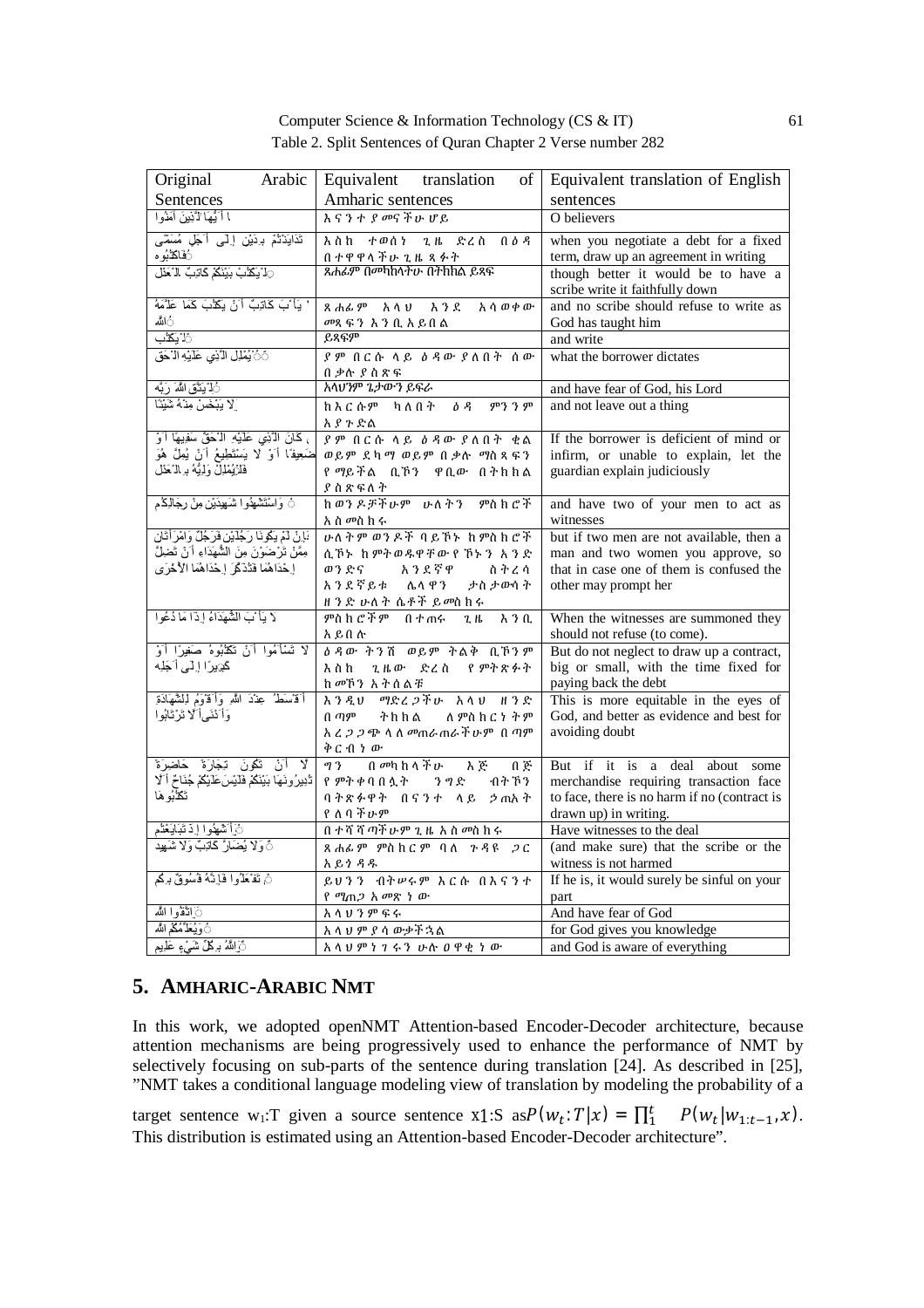62 Computer Science & Information Technology (CS & IT) Two special kinds of Recurrent Neural Network (RNN) LSTM and GRU which are capable of learning long-term dependencies are used in this research work. RNN is a type of neural network for sequential data that can remember its inputs due to an internal memory which is more suited for machine learning problems. It can produce predictive results in sequential data that the information cycles through a loop when it makes a decision. It takes into consideration the current inputs and also previously received inputs, which is learned earlier [26].

LSTM was first introduced by S. Hochreiter and J. Schmidhuber [27], to avoid the long-term dependency problem. LSTM inherit the exact architecture from standard RNNs, with the exception of the hidden state. The memory in LSTMs (called cells) takes as input the previous state and the current input. Internally, these cells decide what to keep in and what to eliminate from the memory. Then, they combine the previous state, the current memory, and the input. LSTM calculates a hidden state  $h_t$  as;

$$
i_{t} = \sigma(x_{t}U_{i} + h_{t-1}W_{i})
$$
  
\n
$$
f_{t} = \sigma(x_{t}U_{f} + h_{t-1}W_{f})
$$
  
\n
$$
o_{t} = \sigma(x_{t}U_{o} + h_{t-1}W_{o})
$$
  
\n
$$
\widetilde{C}_{t} = \tanh(x_{t}U_{\widetilde{C}} + h_{t-1}W_{\widetilde{C}})
$$
  
\n
$$
C_{t} = \tanh(f_{t} * C_{t-1} + i_{t-1} * \widetilde{C}_{t})
$$
  
\n
$$
h_{t} = \tanh(C_{t} * o_{t})
$$

the committee of the personal control of the person of the

where t, i, f, o, W, U are called the time step, input gate, forget gate, output gate, the recurrent connection at the previous and current hidden layer, and the weight matrix connecting the inputs to the current hidden layers respectively.  $C_t$  ~ is a "candidate" hidden state that is computed based on the current input and the previous hidden state. C is the internal memory of the unit.

GRU extends LSTM with a gating network generating signals that act to control how the present input and previous memory work to update the current activation, and thereby the current network state. Gates are themselves weighted and are selectively updated [28]. For GRU, the hidden state  $h_t$  is computed as;

$$
Z_{t} = \sigma\left(x_{t}U_{z} + h_{t-1}W_{z}\right)
$$
  
\n
$$
r_{t} = \sigma\left(x_{t}U_{r} + h_{t-1}W_{r}\right)
$$
  
\n
$$
\widetilde{h_{t}} = \tanh\left(x_{t}U_{h} + \left(r_{t}*h_{t-1}\right)W_{h}\right)
$$
  
\n
$$
h_{t} = \left(1 - Z_{t}\right) * h_{t-1} + Z_{t} * \widetilde{h_{t}}
$$

where,  $h_t \sim$  is activation r is a reset gate, and z is an update gate.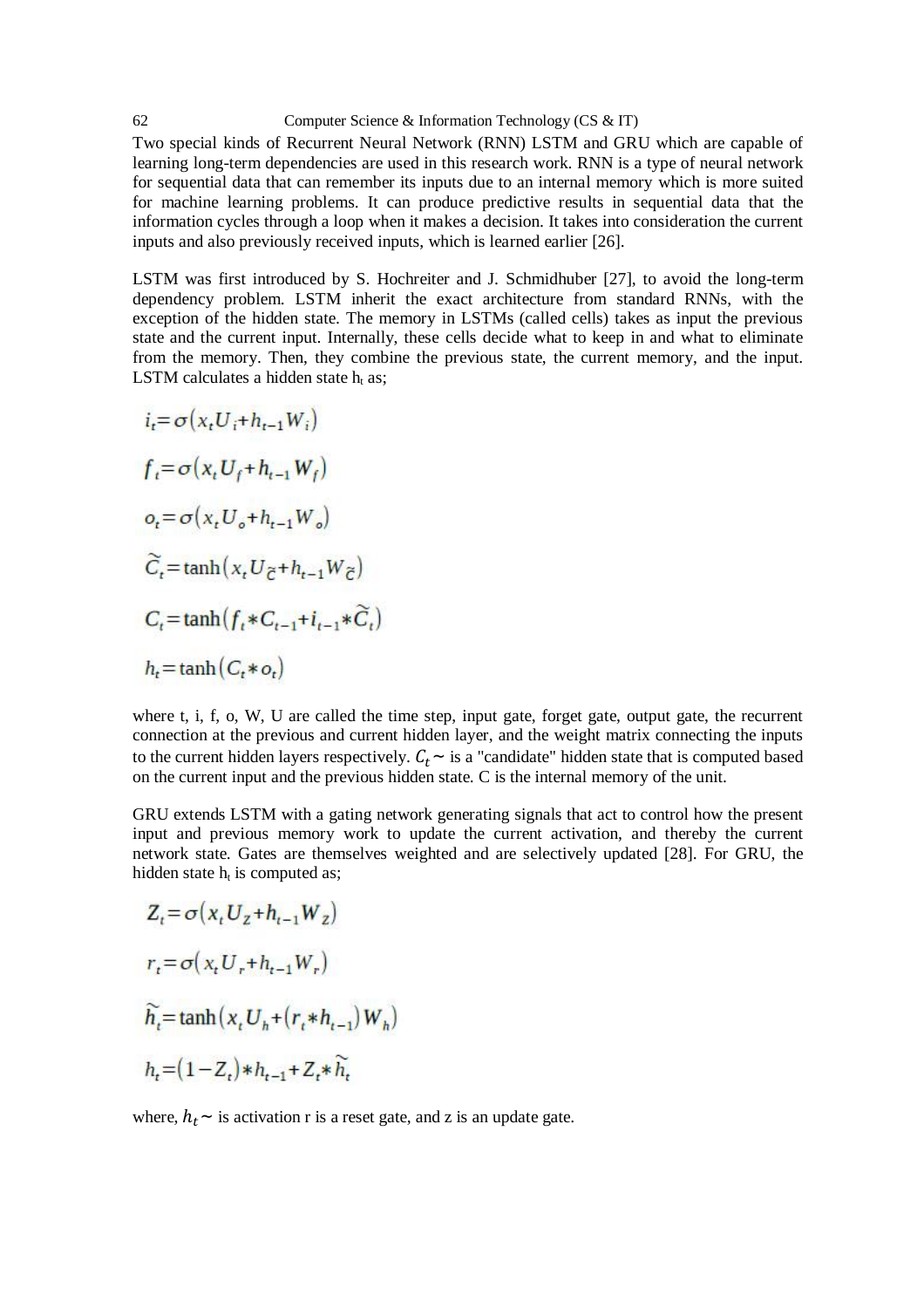Both LSTM and GRU are designed to resolve the vanishing gradient problem which prevents standard RNNs from learning long-term dependencies through gating mechanism. The general architecture of LSTM and GRU adopted from [29] [30] is shown in Figure 1.



(a) Long Short-Term memory (b) Gated Recurrent Unit



Figure 1: LSTM and GRU Architecture

A basic form of NMT consists of two components; an encoder which computes a representation of source sentence S and a decoder which generates one target word at a time and hence decomposes the conditional probability [24]. The Attention-based Encoder-Decoder architecture used for Amharic-Arabic NMT is shown in Figure 2.

In general, the proposed model works as follows:

- 1. Reads the input words one by one to obtain a vector representation from every encoder time step using LSTM/GRU based encoder
- 2. Provide the encoder representation to the decoder
- 3. Extract the output words one by one using another LSTM/GRU based decoder that is conditioned on the selected inputs from the encoder hidden state of each time step

With this setting, the model is able to selectively focus on useful parts of the input sequence and hence, learn the alignment (matching segments of original text with their corresponding segments of the translation).



Figure 2: Attention based Encoder-Decoder architecture for Amharic-Arabic NMT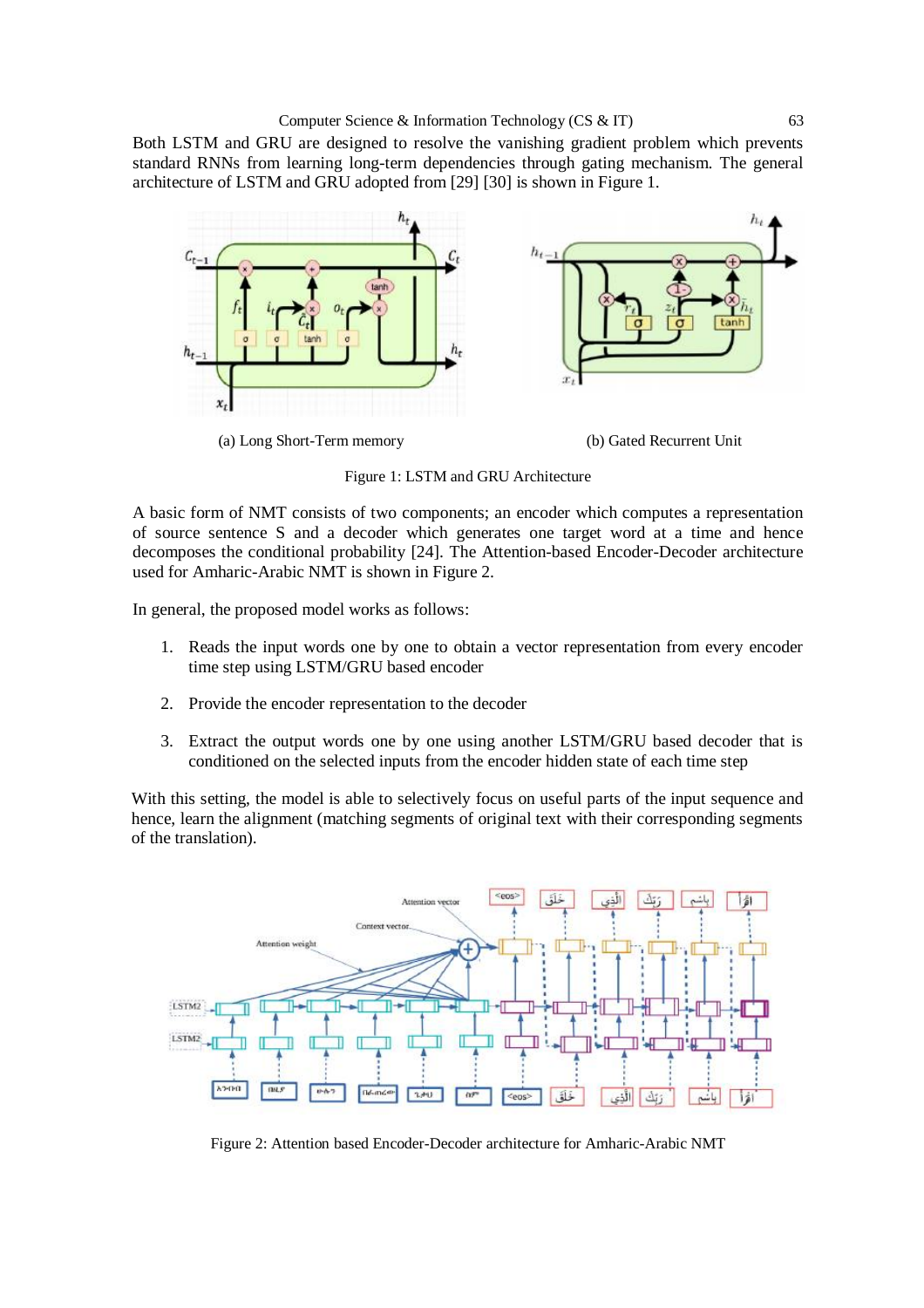64 Computer Science & Information Technology (CS & IT) As shown in Figure 2, Using LSTM Attention based Encoder-Decoder, each word from the source sentence is associated with a vector  $w \in \mathbb{R}^d$  and will be transformed into [ $w_0$ ,  $w_1$ ,  $w_0$ ,  $w_2$ , *w*3, *w*4]  $\epsilon R^{d_x 5}$  by the encoder, and then an LSTM over this sequence of vectors is computed. This will be the encoder representation (attention weights)  $e = [e_0, e_1, e_0, e_2, e_3, e_4]$ . The attention weights and word vectors of each time step is fed to another LSTM cell to compute the context vector which is computed as: ])

$$
h_t = LSTM(h_t-1, [w_i-1, C_t]
$$
  
\n
$$
s_t = g(h_t)
$$
  
\n
$$
p_t = softmax(s_t)
$$
  
\n
$$
i_t = argmax(p_t)
$$

where, g is a trans-formative function that outputs a vocabulary size vector. A soft-max is then applied to *st* to maximize it to a vector of probability  $p_f \in R^V$ . Each entry of  $p_f$  will measure how likely is each word in the vocabulary and the highest probability  $p_t$  is taken as  $it = argmax(p_t)$ , corresponding vector of  $w_{i_{t-1}} = w_{i_t}$ 

$$
\alpha_{t'} = f(h_{t-1}, e_{t'}) \in R \text{ for all } t'
$$
  

$$
\overline{\alpha} = \text{softmax}(\alpha)
$$
  

$$
C_t = \sum_{t_i=0}^{\infty} \overline{\alpha}_t \cdot e_{t'}
$$

The vector *Ct* is attention or context vector which is computed at each decoding step first with the function  $f(h_{t-1}, et') \rightarrow \alpha t' \in R$  then a score for each hidden state  $et'$  of the encoder is computed. The sequence of  $\alpha t'$  is normalized using a soft-max and  $Ct'$  is computed as the weighted average of *et*′. The same procedure is also applied for GRU based NMT

## **6. EXPERIMENTS AND RESULTS**

An OpenNMT system which is an open-source toolkit for NMT is used to construct the NMT model and translate the text in Amharic to the Arabic language. Preprocessing of both Amharic and Arabic scripts have a great impact on the performance of the NMT system. Sentences are split and aligned manually and then all punctuation marks are removed from texts. After extensive experiments, the maximum source and target sequence length are set to 44, maximum batch size for training and validation is set to 80 and 40 respectively and learning rate to 0.001 with Adam optimization for both LSTM and GRU RNN type. The remaining parameters are used as default. The system saves the model for each of 10,000 training samples and then computes accuracy and perplexity of each model 10 times. Perplexity is a measure of how easily a probability distribution (the model) predicts the next sequence. A low perplexity indicates that the translation model is good at predicting/translating the test set.

$$
PP(W) = P(w_1 w_2 \dots w_n)^{-1} \frac{1}{n}
$$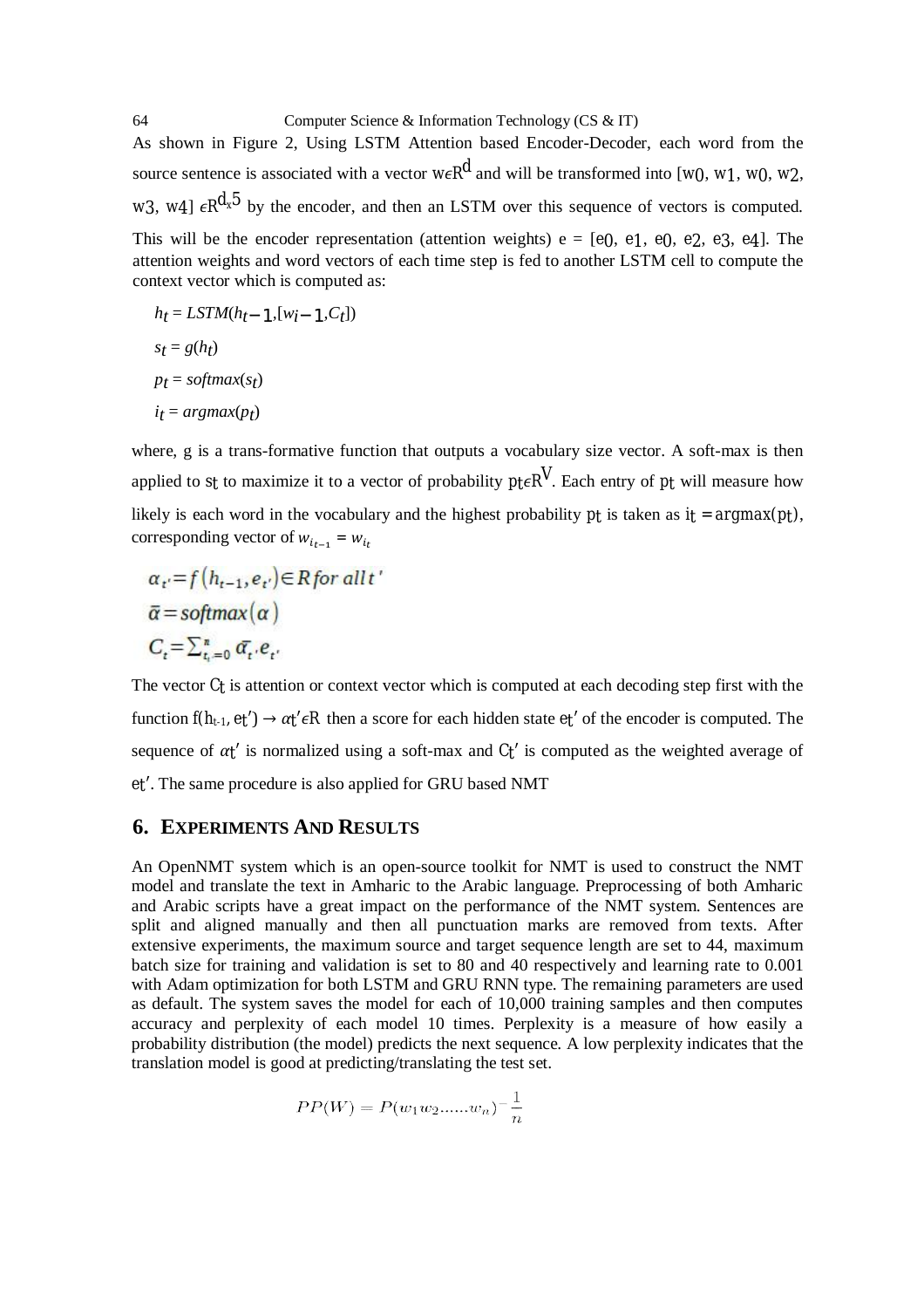Table 3 and Table 4 shows LSTM-based and GRU-based NMT evaluation, where, "Val ppl", "Val Acc" "Av. pred score" and "Pred ppl" represents Validation Perplexity, Validation Accuracy, Average Prediction Score and Prediction Perplexity respectively. The result indicate that LSTM-based NMT outperforms GRU-based NMT. Since this is the first experiment done on Amharic and Arabic parallel text corpus we consider it as a good performance with small size corpus.

| Epoc<br>hs     | <b>BLEU-</b><br>Score | Val.<br>PPL | Val.<br>Accuracy | Av. Pred.<br>Score | Pred.<br>ppl |
|----------------|-----------------------|-------------|------------------|--------------------|--------------|
| 1              | 0.11                  | 12725       | 33.21            | $-0.49$            | 1.64         |
| 2              | 0.11                  | 41181.5     | 33.50            | $-0.40$            | 1.49         |
| 3              | 0.11                  | 100996      | 33.64            | $-0.35$            | 1.41         |
| 4              | 0.12                  | 100417      | 34.34            | $-0.34$            | 1.40         |
| 5              | 0.12                  | 99881.1     | 34.32            | $-0.34$            | 1.40         |
| 6              | 0.12                  | 99876.1     | 34.33            | $-0.34$            | 1.40         |
| $\overline{7}$ | 0.12                  | 99876       | 34.33            | $-0.34$            | 1.40         |
| 8              | 0.12                  | 99876       | 34.33            | $-0.34$            | 1.40         |
| 9              | 0.12                  | 99876       | 34.33            | $-0.34$            | 1.40         |
| 10             | 0.12                  | 99876       | 34.33            | $-0.34$            | 1.4          |

Table 3. LSTM-based NMT Evaluation

| Epoc<br>hs | <b>BLEU-</b><br>Score | Val.<br><b>PPL</b> | Val.<br><b>Accuracy</b> | Av.<br><b>Score</b> | Pred. | Pred.<br>ppl |
|------------|-----------------------|--------------------|-------------------------|---------------------|-------|--------------|
| 1          | 0.108                 | 13647              | 32.65                   | $-0.51$             |       | 1.66         |
| 2          | 0.101                 | 65598.4            | 32.68                   | $-0.39$             |       | 1.48         |
| 3          | 0.098                 | 172950             | 32.38                   | $-0.35$             |       | 1.43         |
| 4          | 0.105                 | 173231             | 33.10                   | $-0.34$             |       | 1.40         |
| 5          | 0.105                 | 175635             | 33.12                   | $-0.34$             |       | 1.40         |
| 6          | 0.105                 | 175701             | 33.11                   | $-0.34$             |       | 1.40         |
| $\tau$     | 0.105                 | 175702             | 33.11                   | $-0.34$             |       | 1.40         |
| 8          | 0.105                 | 175702             | 33.11                   | $-0.34$             |       | 1.40         |

9 | 0.105 | 175702 | 33.11 |  $-0.34$  | 1.40 10 0.105 175702 33.11 0.34 1.40

Table 4. GRU-based NMT Evaluation

The models are evaluated using Bilingual Evaluation Understudy (BLEU). BLEU is a score for comparing a candidate translation of the text with reference translations. The primary programming task for a BLEU implementer is to compare n-grams of the candidate with the ngrams of the reference translation and count the number of matches. These matches are positionindependent. More the matches, better the candidate translation is. BLEU is inexpensive to calculate and it is quick to use. It is expressed as the following equation [31];

$$
BLEU = P_B exp\left(\sum_{n=0}^{N} w_n log P_n\right)
$$

where  $p<sub>n</sub>$  is an n-gram precision that uses n-grams up to length N and positive weights  $w<sub>n</sub>$  that sum to one.We also compared the two recurrent units LSTM and GRU based OpenNMT translation algorithm with Google Translation System which is a free multilingual translation system developed by Google to translate multilingual text [6] and the results are shown in Figure 3. LSTM based OpenNMT outperforms over GRU based OpenNMT and Google Translation system, which is BLEU score of 12%, 11%, and 6% respectively.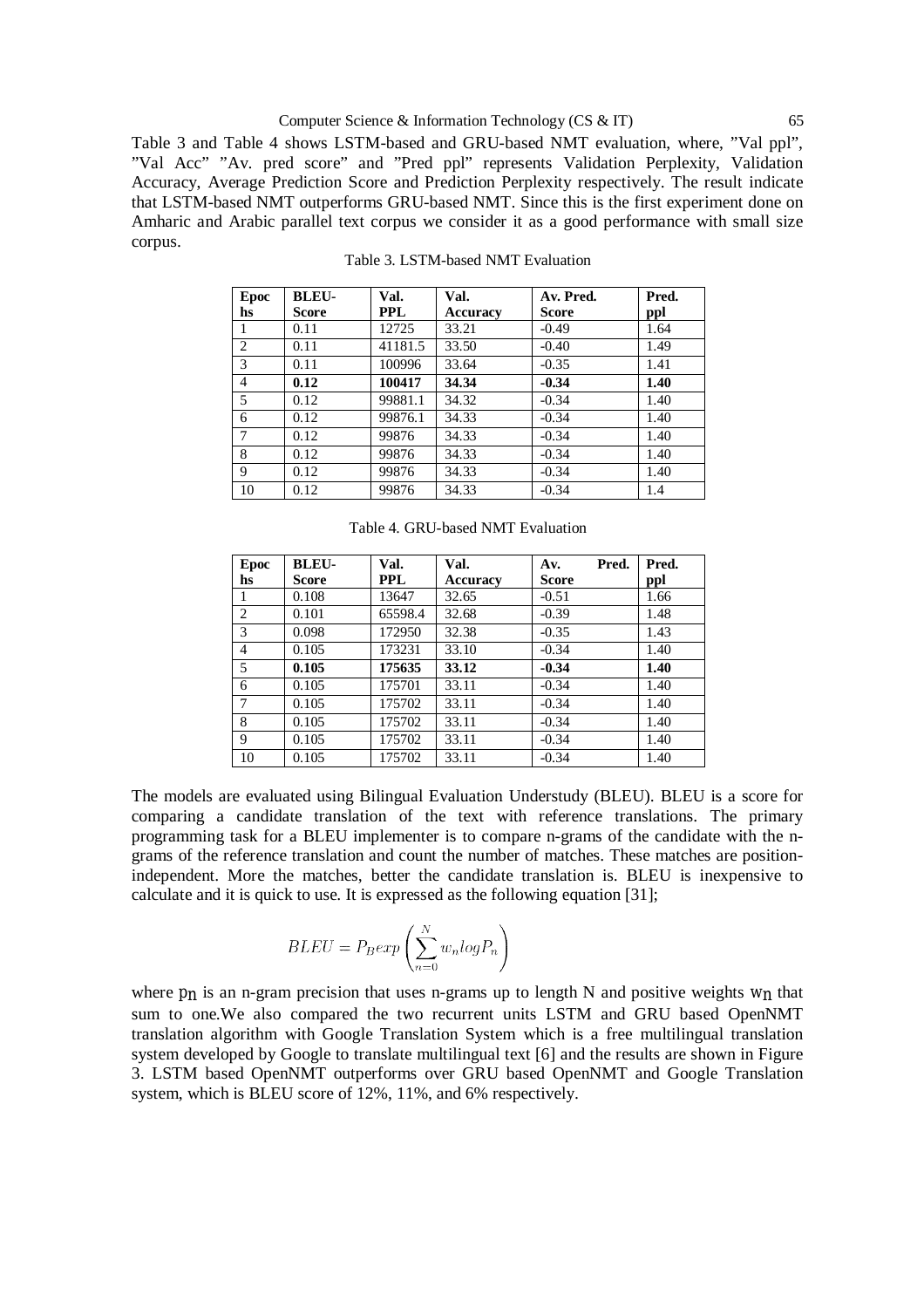

Figure 3: Best BLEU-Scores of LSTM and GRU based OpenNMT translation and Google Translation System

## **7. CONCLUSION**

Many researchers have investigated to solve translation problems for many language pairs and NMT has recently shown promising results on multiple language pairs. However, much of the research on this area has focused on European languages despite these languages being very rich in resources. Since Amharic and Arabic languages lack parallel corpus for the purpose of developing NMT, small size Amharic-Arabic parallel text corpora have been constructed to train the Amharic to Arabic NMT system by splitting the verses manually into separate sentences of Amharic language as a source sentence and Arabic language as a target sentence. Using the constructed corpus LSTM-based and GRU-based NMT models are developed and evaluated using BLEU. The results are also compared with Google Translation system. Since this is the first experiment done on Amharic and Arabic parallel text corpus, we consider it as a good performance for small size corpus. Extensive experiments with a large amount of training data could be implemented for better performance.

#### **REFERENCES**

- [1] R. Mitkov, *The Oxford handbook of computational linguistics*. Oxford University Press, 2004.
- [2] B. Maylath, "Current trends in translation," *Commun. Lang. Work*, vol. 2, no. 2, pp. 41–50, 2013.
- [3] J. Oladosu, A. Esan, I. Adeyanju, B. Adegoke, O. Olaniyan, and B. Omodunbi, "Approaches to Machine Translation: A Review," *FUOYE J. Eng. Technol.*, vol. 1, pp. 120–126, 2016.
- [4] MemoQ, "5 Translation Technology Trends to Watch Out for in 2019," 2019. [Online]. Available: <https://slator.com/press-releases/5-translation-technology-trends-to-watch-out-in-2019/.>
- [5] Y. LeCun, Y. Bengio, and G. Hinton, "Deep learning," *Nature*, vol. 521, no. 7553, p. 436, 2015.
- [6] Y. Wu *et al.*, "Google's neural machine translation system: Bridging the gap between human and machine translation," *arXiv Prepr. arXiv1609.08144*, 2016.
- [7] S. Islam, A. Paul, B. S. Purkayastha, and I. Hussain, "CONSTRUCTION OF ENGLISH-BODO PARALLEL TEXT CORPUS FOR STATISTICAL MACHINE TRANSLATION," *Int. J. Nat. Lang. Comput. Vol*, vol. 7, 2018.
- [8] H. L. Shashirekha and I. Gashaw, "DICTIONARY BASED AMHARIC-ARABIC CROSS LANGUAGE INFORMATION RETRIEVAL," *Comput. Sci. \& Inf. Technol.*, vol. 6, pp. 49-60, 2016.
- [9] P. Koehn and R. Knowles, "Six challenges for neural machine translation," *arXiv Prepr. arXiv1706.03872*, 2017.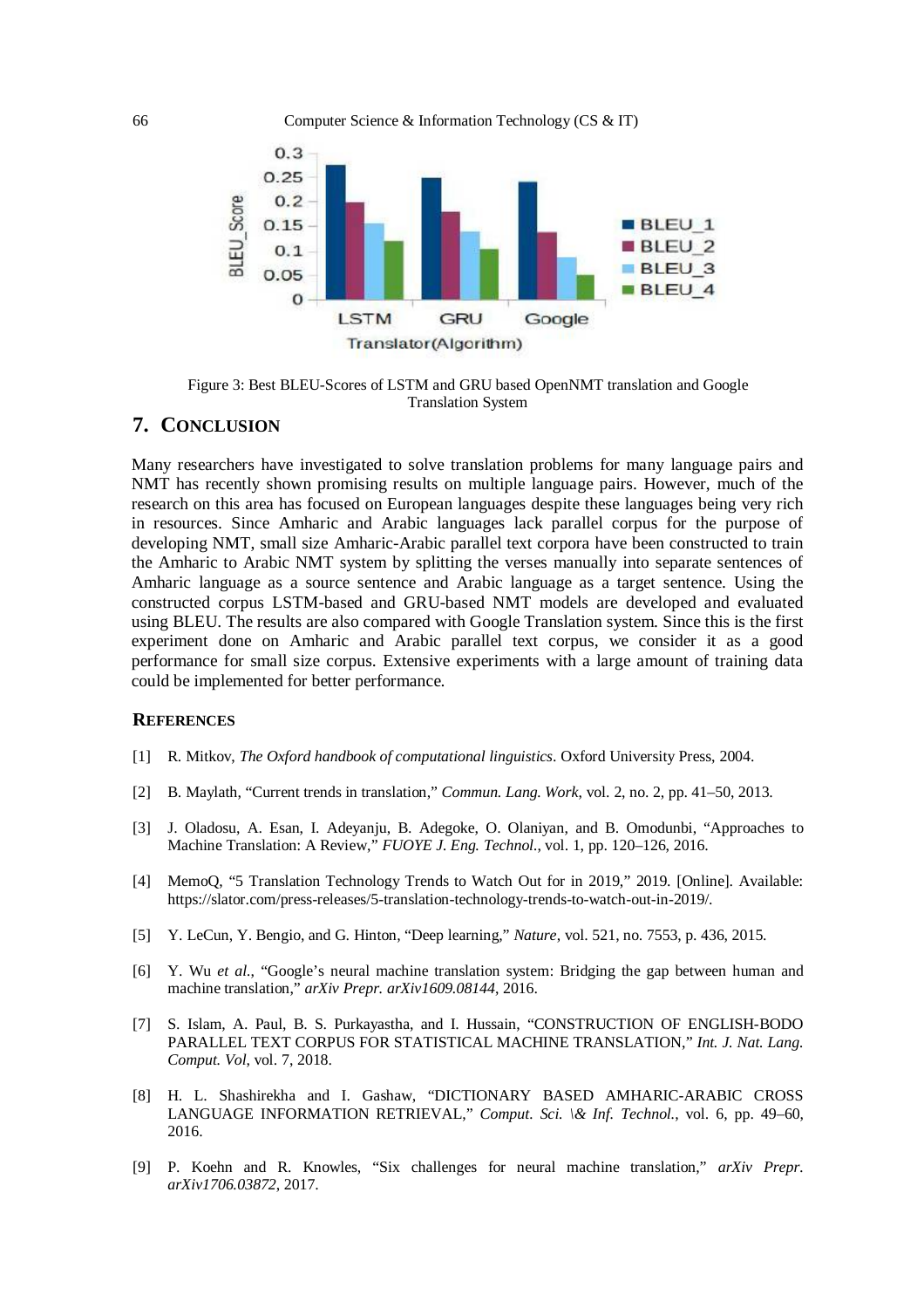- [10] Gezmu Andargachew Mekonnen Andreas Nurnberger and T. B. Bati, "A Parallel Corpus for Amharic-English Machine Translation," 2018.
- [11] S. M. Strassel and J. Tracey, "LORELEI Language Packs: Data, Tools, and Resources for Technology Development in Low Resource Languages.," in *LREC*, 2016.
- [12] M. M. Sakre, M. M. Kouta, and A. M. N. Allam, "automated construction of Arabic-English parallel corpus," *J. Adv. Comput. Sci.*, vol. 3, 2009.
- [13] A. A.-S. Ahmad, B. Hammo, and S. Yagi, "ENGLISH-ARABIC POLITICAL PARALLEL CORPUS: CONSTRUCTION, ANALYSIS AND A CASE STUDY IN TRANSLATION STRATEGIES," *Jordanian J. Comput. Inf. Technol.*, vol. 3, no. 3, 2017.
- [14] G. Inoue, N. Habash, Y. Matsumoto, and H. Aoyama, "A Parallel Corpus of Arabic-Japanese News Articles," in *Proceedings of the Eleventh International Conference on Language Resources and Evaluation (LREC-2018)*, 2018.
- [15] H. M. Alotaibi, "Arabic-English Parallel Corpus: A New Resource for Translation Training and Language Teaching," *Arab World English J. Vol.*, vol. 8, 2017.
- [16] P. Resnik and N. A. Smith, "The web as a parallel corpus," *Comput. Linguist.*, vol. 29, no. 3, pp. 349– 380, 2003.
- [17] K. Cho *et al.*, "Learning phrase representations using RNN encoder-decoder for statistical machine translation," *arXiv Prepr. arXiv1406.1078*, vol. 3, 2014.
- [18] D. Bahdanau, K. Cho, and Y. Bengio, "Neural machine translation by jointly learning to align and translate," *arXiv Prepr. arXiv1409.0473*, vol. 7, 2014.
- [19] A. Almahairi, K. Cho, N. Habash, and A. Courville, "First result on Arabic neural machine translation," *arXiv Prepr. arXiv1606.02680*, vol. 1, 2016.
- [20] M. Wordofa, "Semantic Indexing and Document Clustering for Amharic Information Retrieval," AAU, 2013.
- [21] M. El-Haj, "Multi-document arabic text summarisation," University of Essex, 2012.
- [22] L. Rura, W. Vandeweghe, and M. Montero Perez, "Designing a parallel corpus as a multifunctional translator's aid," in *XVIII FIT World Congress= XVIIIe Congrès mondial de la FIT*, 2008.
- [23] J. Tiedemann, "Parallel Data, Tools and Interfaces in OPUS.," in *Lrec*, 2012, vol. 2012, pp. 2214– 2218.
- [24] M.-T. Luong, H. Pham, and C. D. Manning, "Effective approaches to attention-based neural machine translation," *arXiv Prepr. arXiv1508.04025*, 2015.
- [25] G. Klein, Y. Kim, Y. Deng, J. Senellart, and A. M. Rush, "Opennmt: Open-source toolkit for neural machine translation," *arXiv Prepr. arXiv1701.02810*, 2017.
- [26] N. Donges, "Recurrent Neural Networks and LSTM," 2018. [Online]. Available: <https://towardsdatascience.com/recurrent-neural-networks-and-lstm-4b601dd822a5.>
- [27] S. Hochreiter and J. Schmidhuber, "Long short-term memory," *Neural Comput.*, vol. 9, no. 8, pp. 1735–1780, 1997.
- [28] J. Chung, C. Gulcehre, K. Cho, and Y. Bengio, "Empirical evaluation of gated recurrent neural networks on sequence modeling," *arXiv Prepr. arXiv1412.3555*, 2014.